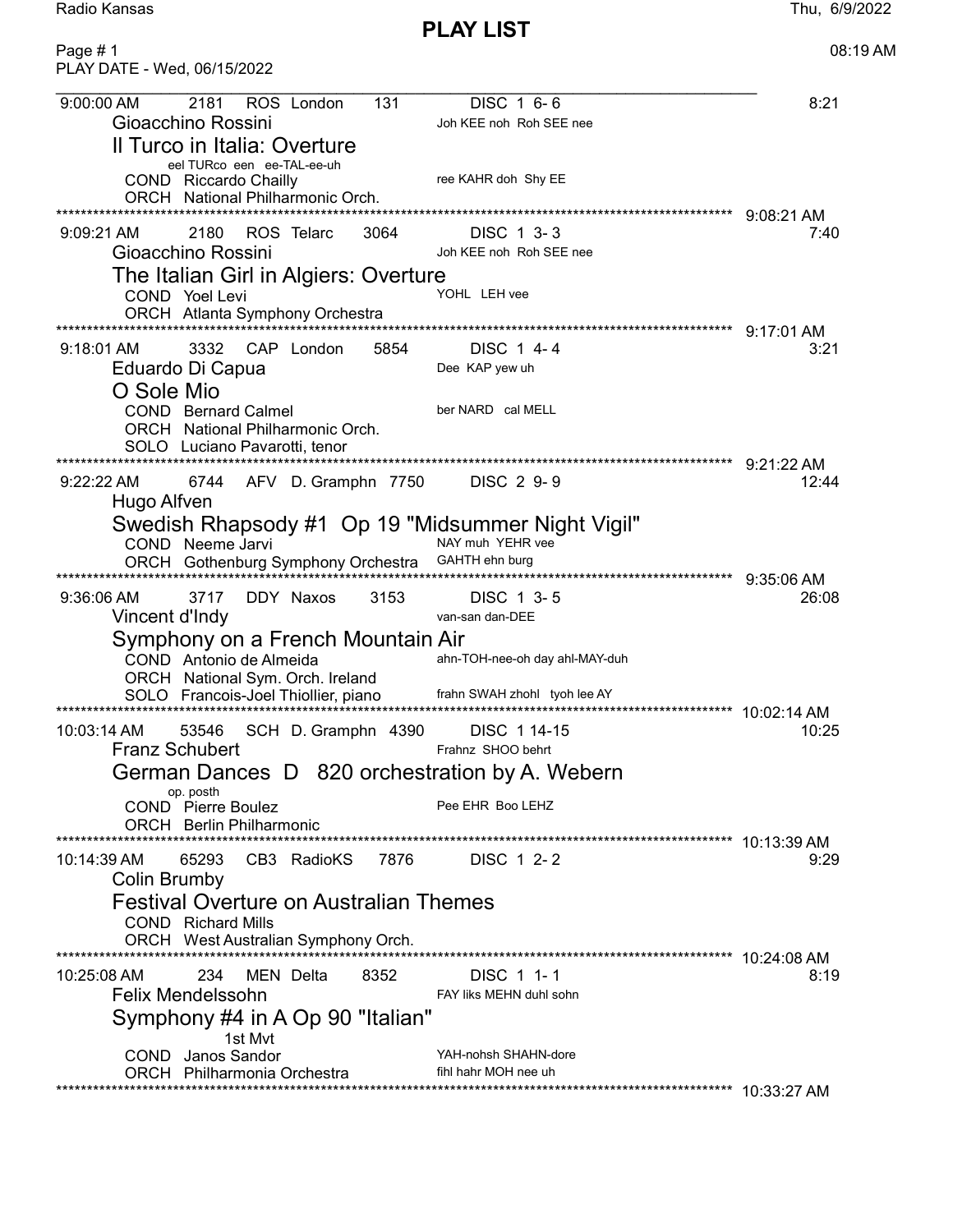Radio Kansas Thu, 6/9/2022

PLAY LIST

| Page $# 2$<br>PLAY DATE - Wed, 06/15/2022                                                                                                                                                                                                                           | 08:19 AM             |
|---------------------------------------------------------------------------------------------------------------------------------------------------------------------------------------------------------------------------------------------------------------------|----------------------|
| 10:34:27 AM<br>MOC hyperion<br>DISC 1 7-10<br>65387<br>7912<br>Ignaz Moscheles<br>IHG nahts MOH shuh luhs<br>Recollections of Ireland Op 69                                                                                                                         | 15:23                |
| COND Howard Shelley<br>taz MAY nee uhn<br>ORCH Tasmanian Symphony Orchestra<br>SOLO Howard Shelley, piano                                                                                                                                                           |                      |
| 6072<br>10:50:50 AM<br>KET MarcoPolo 2727<br>DISC 115-15<br>Albert W. Ketelbey<br>In A Persian Market<br>AY dree uhn LEE per<br>COND Adrian Leaper                                                                                                                  | 5:34                 |
| chek oh SLOH vahk radio symphony orch.<br>ORCH Czechoslovak RSO, Bratislava                                                                                                                                                                                         |                      |
| <b>BSN</b><br>11:01:00 AM                                                                                                                                                                                                                                           |                      |
| 2:08:00 PM<br>4548<br>DISC 1 1-10<br>BET Angel/EMI 1247<br>Ludwig Van Beethoven<br>LOOD vihk fawn BAY toh vehn<br>Egmont, Incidental Music Op 84<br><b>COND</b> Dennis Russell Davies<br>ORCH Orchestra of St. Luke's<br>SOLO And various soloists                  | 35:01                |
| 2064<br>3218<br>DISC 1 1-3<br>2:44:01 PM<br>RAC Telarc<br>Sergei Rachmaninoff<br>SEHR gay rahk MAH nih nahf<br>Symphony #3 in a Op 44<br>David ZIHN muhn<br>COND David Zinman<br>ORCH Baltimore Symphony Orchestra                                                  | 2:43:01 PM<br>40:48  |
| 10835<br>BCC Nederland 1423<br>$3:25:49$ PM<br>DISC 1 14-18                                                                                                                                                                                                         | 3:24:49 PM<br>16:05  |
| Luigi Boccherini<br>Loo EE jee baw kuh REE nee                                                                                                                                                                                                                      |                      |
| String Quintet #6 in C Op 30 G 324 Musica Notturna delle Strade di Madrid<br><b>COND</b> Newell Jenkins<br><b>ORCH</b> Clarion Music Society                                                                                                                        |                      |
| 3:42:54 PM<br>918<br>CHP RCA<br>5862<br>DISC 2 10-10<br><b>Frederic Chopin</b><br>Frederic SHOH pa(n)<br>Nocturne #2 in E-Flat Op 9 No.2<br>David MEE shuhm<br>COND David Measham<br>ORCH National Philharmonic Orch.<br>James GAHL way<br>SOLO James Galway, flute | 4:25                 |
| 20216<br>VIV<br>DISC 1 1-3<br>3:48:19 PM<br>D. Gramphn 3444<br>Antonio Vivaldi<br>Ahn TOH nee oh Vih VAHL dee<br>Cello Concerto in C RV 398<br>COND Paul Sacher<br><b>ORCH</b> Collegium Musicum                                                                    | $3:47:19$ PM<br>8:06 |
| MIHST ih slahv Rahst roh POH vihch<br>SOLO Mstislav Rostropovich, cello                                                                                                                                                                                             |                      |